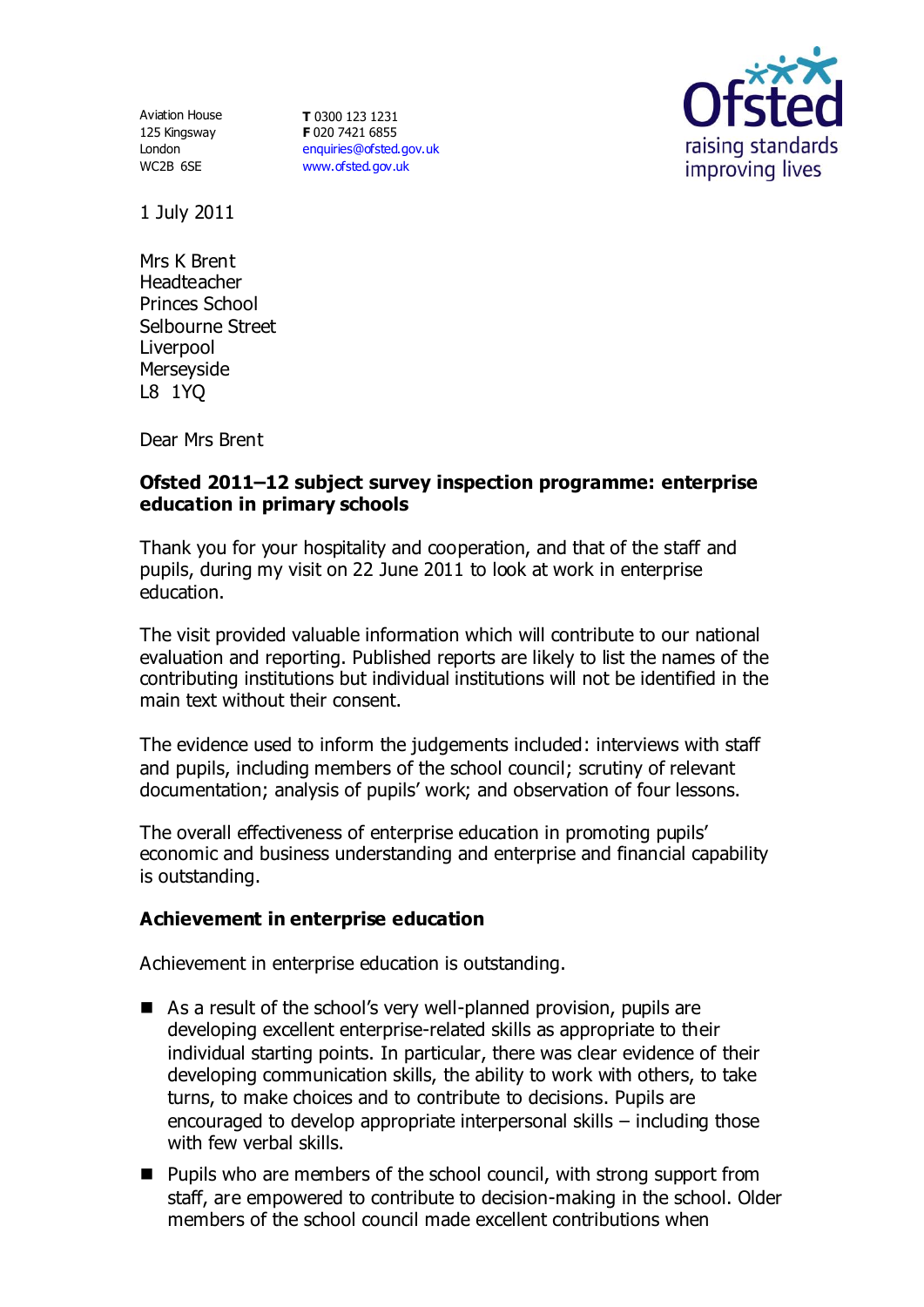representing the school at the Merseyside Schools Council Forum for pupils with severe special educational needs and/or disabilities.

## **Quality of teaching in enterprise education**

The quality of teaching in enterprise education is outstanding.

- $\blacksquare$  Teachers have very high expectations of pupils. They are totally committed to encouraging and providing opportunities in all lessons for pupils to develop enterprise-related skills, decision-making, problemsolving, communication, teamwork and other transferable skills.
- Teachers know pupils exceptionally well and plan lessons and activities to ensure that their highly individual needs are met so that all have the opportunity to develop enterprise skills according to their individual starting points.
- **Information and communication technology is used skilfully to engage and** challenge pupils.
- Good use is made of role plays to develop pupils' understanding of different jobs and real-life situations, although the jobs identified are not always those that might widen pupils' experience of the world of work.

# **Quality of the curriculum in enterprise education**

The quality of the curriculum in enterprise education is outstanding.

- The promotion of enterprise skills is integrated throughout the curriculum and there are many examples of outstanding opportunities for all pupils. These are linked closely to the school's highly successful focus on sustainability and environmental and global issues. This is confirmed by its recent success in gaining the Eco Gold Award.
- Links with the local community, other adults and businesses are highly effective and are used to support, promote and enhance opportunities to develop enterprise skills and to learn about the different jobs people do. This includes visits to shops and other venues in the local community and the contribution of visitors to the school. However, the range of occupations that is identified in these links is not always sufficiently wide to broaden pupils' understanding of the world of work.
- The annual enterprise day organised in conjunction with other schools in the Merseyside consortium for pupils with severe special educational needs and/or disabilities.provides an excellent focus for the school's activities during the year.

### **Effectiveness of leadership and management in enterprise education**

The effectiveness of leadership and management in enterprise education is outstanding.

 Excellent leadership and management of the provision for enterprise education ensure that the development of enterprise skills is given a